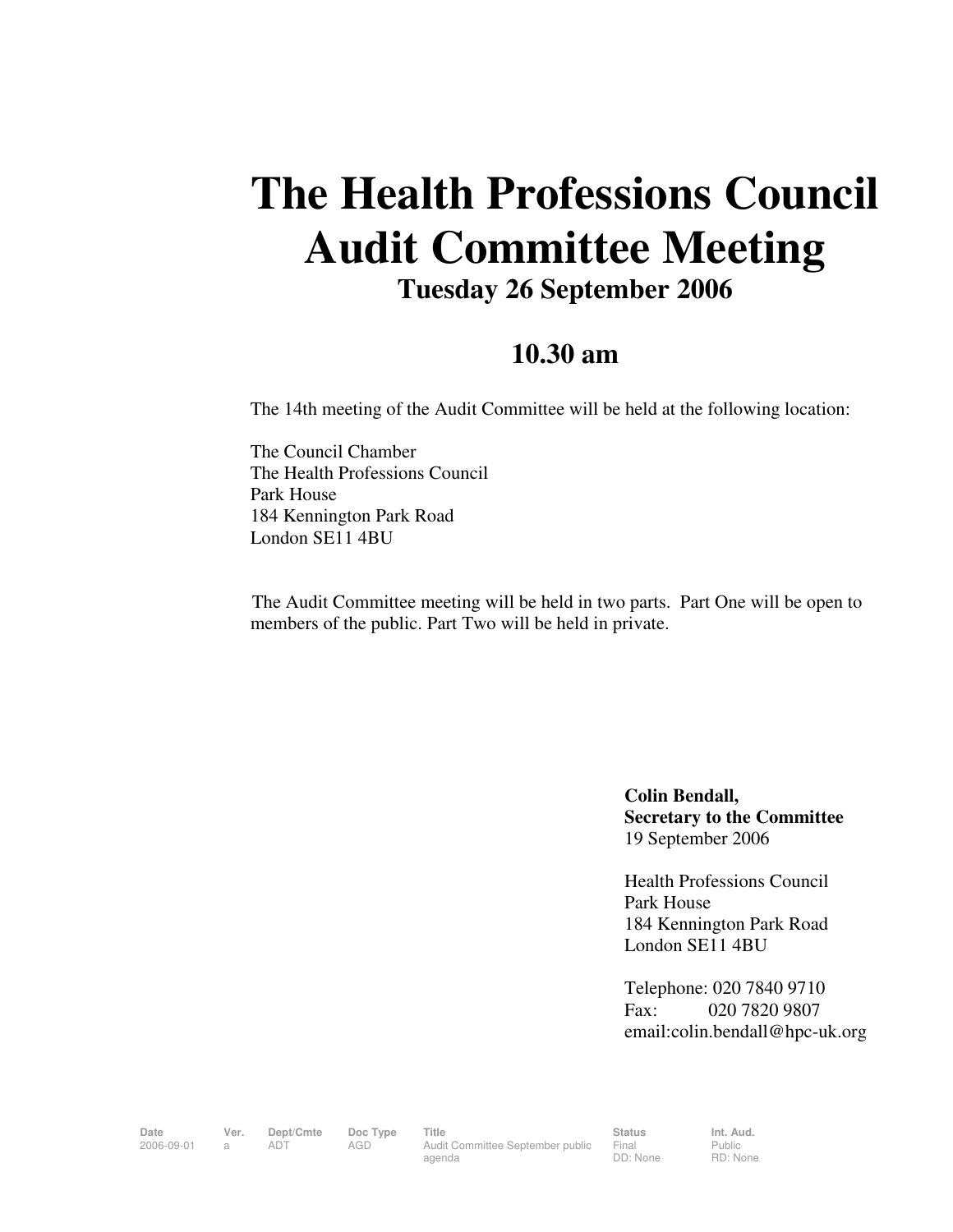## **Agenda – Part One – Open to Members of the Public**

Note: The meeting of the Audit Committee held on 28 June 2006 was held in private and therefore the minutes are included as an item in the private agenda.

| 1.    | <b>Apologies for Absence</b>                                                                                     | Verbal                         |
|-------|------------------------------------------------------------------------------------------------------------------|--------------------------------|
| 2.    | <b>Approval of Agenda</b>                                                                                        | Verbal                         |
| 3.    | <b>Chairman's Report</b>                                                                                         | Verbal                         |
| 4.    | An Introduction to HPC's Quality Management System -<br><b>Presentation</b><br>From Ruth Bacon - Quality Manager | Enclosure 1<br>Paper AUD 49/06 |
|       | <b>Items for Discussion/Approval</b>                                                                             |                                |
| 5.    | 2006/07 Year End Reporting Timetable<br>From Simon Leicester - Finance Manager                                   | Enclosure 2<br>Paper AUD 50/06 |
| 6.    | <b>Internal Audit Progress Report</b><br>From Colin Bendall - Secretary to the Committee                         | Enclosure 3<br>Paper AUD 51/06 |
| 7.    | <b>Model Agenda for the Audit Committee</b><br>From Colin Bendall - Secretary to the Committee                   | Enclosure 4<br>Paper AUD 52/06 |
|       | <b>Items to Note</b>                                                                                             |                                |
| 8.    | <b>Dates of Audit Committee Meetings 2007/8</b><br>From Colin Bendall - Secretary to the Committee               | Enclosure 5<br>Paper AUD 53/06 |
| None. | <b>Items for Information</b>                                                                                     |                                |
| 9.    | <b>Any Other Business</b><br>Previously Notified to and Agreed by the Chairman                                   |                                |
| 10.   | Date and Time of Next Meeting:<br>10.30 am on Wednesday 6 December 2006.                                         |                                |
|       | <b>Subsequent Meetings at 10.30 am:</b>                                                                          |                                |

**Resolution**

The Committee is invited to adopt one or more of the following:

Wednesday 28 February 2007

Tuesday 26 June 2007

"The Committee hereby resolves that the remainder of the meeting shall be held in private, because the matters being discussed relate to one or more of the following;

a. information relating to a registrant, former registrant or applicant for registration;

Public RD: None